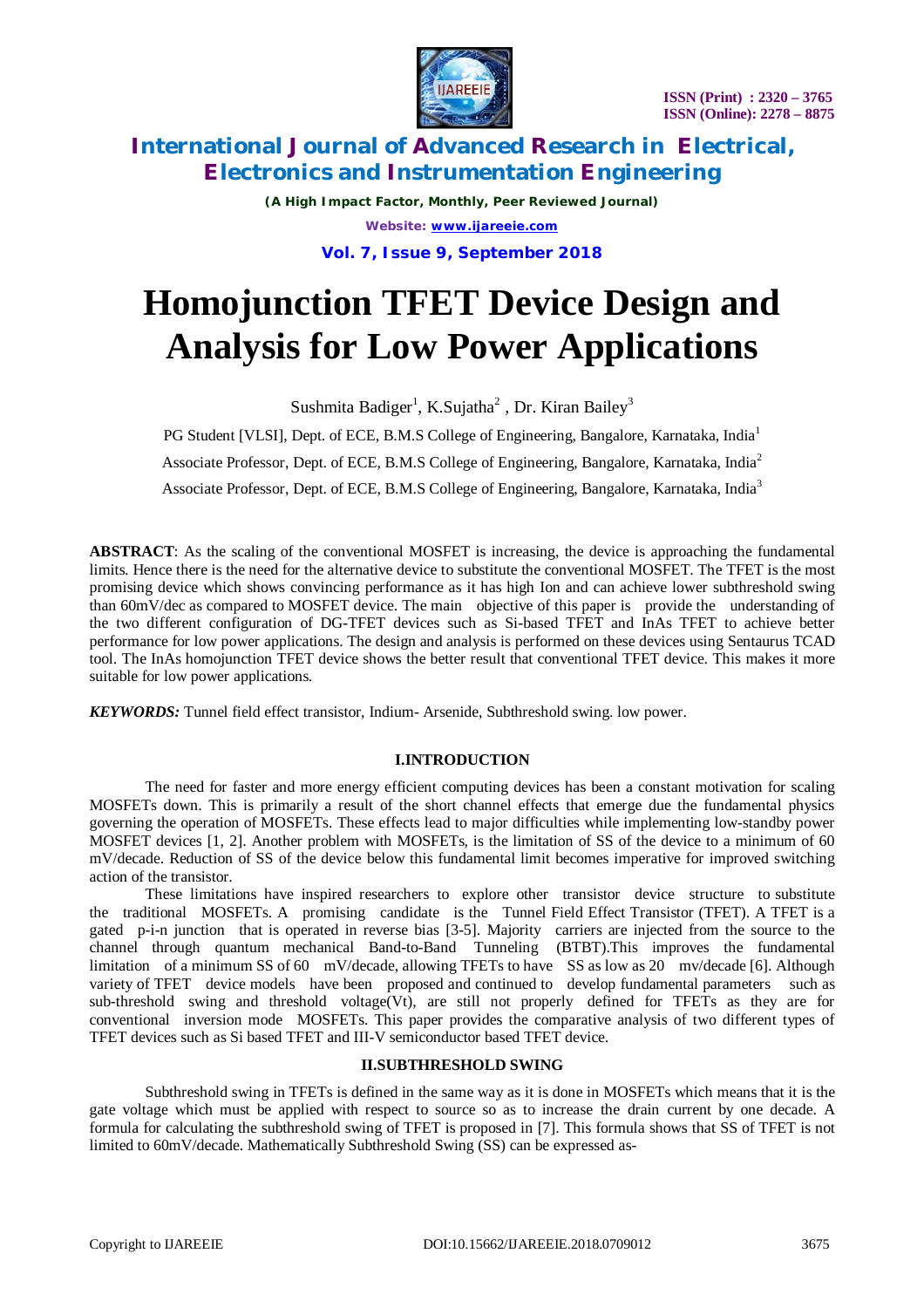

*(A High Impact Factor, Monthly, Peer Reviewed Journal)*

*Website: [www.ijareeie.com](http://www.ijareeie.com)*

#### **Vol. 7, Issue 9, September 2018**

Subthreshold Swing = 
$$
\frac{dVg}{d(\log Id)} mV / dec.
$$

The subthreshold swing of MOSFET is limited to 60  $\,$  mV/dec at T=300K (room temperature) and this limitation can be overcome in TFETs which rely on interband tunneling via barrier width modulation rather than the formation of weak inversion channel between source and drain. Point sub threshold swing is the smallest value of the subthreshold swing on the ID-VG curve and on the other hand average subthreshold swing is calculated from the point where the device starts to turn on up to the threshold point (defined using constant current method [8,9]). The subthreshold swing in TFET is strongly dependent on the gate bias and for analyzing the switching performance it is better to consider average subthreshold swing rather than the point subthreshold swing. Literature indicates that the inherent issue of lower tunneling current that exists in silicon because of relatively higher energy band gap and lower effective tunneling mass has encouraged the designers to deploy lower band gap materials for the fabrication of TFET. Materials like Ge, InAs, GNRs, Heterojunction materials (SiGe/Si, AlGaSb/InAs, AlGaAsSb/InGaAs) etc. leads to a significant increase in the on current of TFET.[19,20,21]

#### **III. TFET DEVICE STRUCTURE AND ITS OPERATION**

The basic TFET consists of p-i-n diode structure where the gate is covered by intrinsic region. The figure 1 shows the double gate TFET structure where  $P+$  source region,  $N+$  drain region and intrinsic gate region. This p-i-n configuration helps in tunneling of the electrons between P+ source to intrinsic gate region.[15,17,18]



Fig 1. Basic DTFET device structure.

The functionality of the device is dependent on the gate voltage applied so as to buildup the electron near intrinsic region. The current flow in TFET is caused due to phenomenon called as Band to Band Tunnelling(BTBT).By applying gate bias the electrons move from valance band of P-type region to conduction band of intrinsic region by bringing the conduction band to the line of valance band as shown in Fig 2.[13,,16]

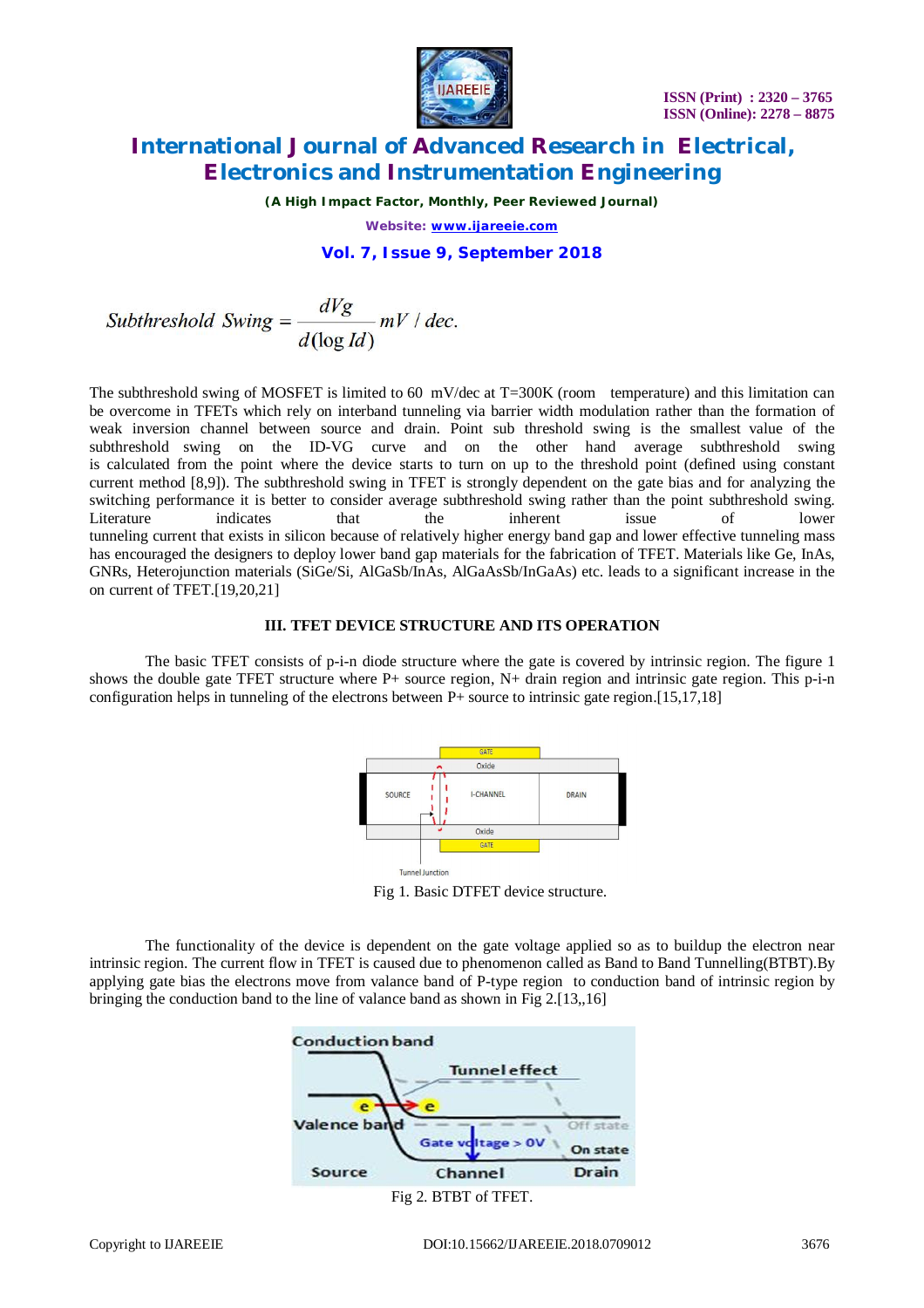

*(A High Impact Factor, Monthly, Peer Reviewed Journal)*

*Website: [www.ijareeie.com](http://www.ijareeie.com)*

#### **Vol. 7, Issue 9, September 2018**

### **IV. RESULT AND DISCUSSION**

#### **A. Si-based Double gate TFET Device:**

Two-Dimensional Double gate TFET device is constructed and the simulations were performed using Synopsys Sentaurus TCAD[14]. The parameters used for constructing this device is as shown in table 1. and the Double gate TFET device construction is as show in Fig 3.

| <b>Parameters</b>               | Values               |  |  |  |  |
|---------------------------------|----------------------|--|--|--|--|
| Gate length( $L_{g}$ )          | 20 <sub>nm</sub>     |  |  |  |  |
| Source doping concentratio<br>n | $1e+20/cm^3$         |  |  |  |  |
| Drain doping concentration      | $5e+18/cm^3$         |  |  |  |  |
| <b>EOT</b>                      | $0.4$ nmSiO2+0.6HfO2 |  |  |  |  |
| <b>Body Thickness</b>           | 5 <sub>nm</sub>      |  |  |  |  |
| ---<br>$\sim$                   |                      |  |  |  |  |

Table 1. Device Parameters.



Fig 3. DTFET structure in Sentaurus TCAD.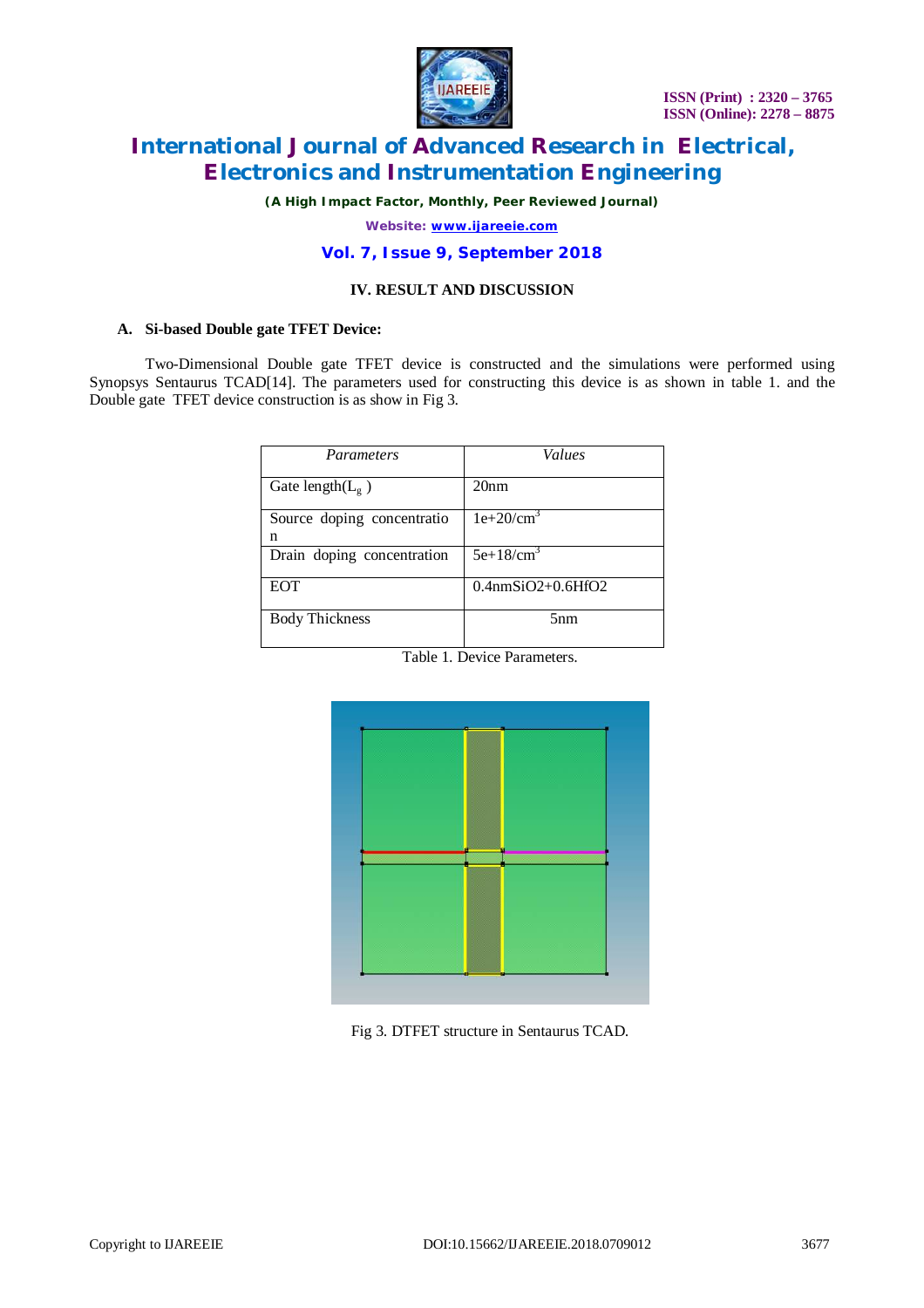

*(A High Impact Factor, Monthly, Peer Reviewed Journal)*

*Website: [www.ijareeie.com](http://www.ijareeie.com)*

#### **Vol. 7, Issue 9, September 2018**



Fig 4. Id Vg characteristics of Si-based DTFET.

The Id Vg characterisctics of Si-based TFET device is shown in Fig 4. Where Ion=0.25uA/um, Ioff=1.42fA/um, Ion/Ioff=  $10^8$ ,Vt=0.747V and subthreshold swing= 48.45mV/dec.The performance of the TFET device depends on the different parameters such as source doping concentration, drain doping concentration and High-k dielectric materials used.

#### **B.** Effect of High-K dielectric:

As the gate oxide becomes thinner, the gate has better control over the channel. Hence, the high-k dielectric material helps to reduce the effective oxide thickness as it has the larger dielectric constants. Meanwhile, the high-k material increases the the ON-state current and lowers the SS.[11] Fig 5 .shows the Id-Vg characteristics of DTFET device with different dielectric materials such as SiO2, Si3N4 and HfO2.HfO2 shows the better ON current than two of them as it has higher dielectric constant.



Fig 5.Id Vg curves of DTFET for different dielectric constants,

#### **C. Effect of source and drain doping:**

The source doping plays a very important role in increasing the ON current and lower SS of TFET device. As source doping increases the Ion also increases because the electric field at tunneling region is increased and subthreshold swing decreases.[11]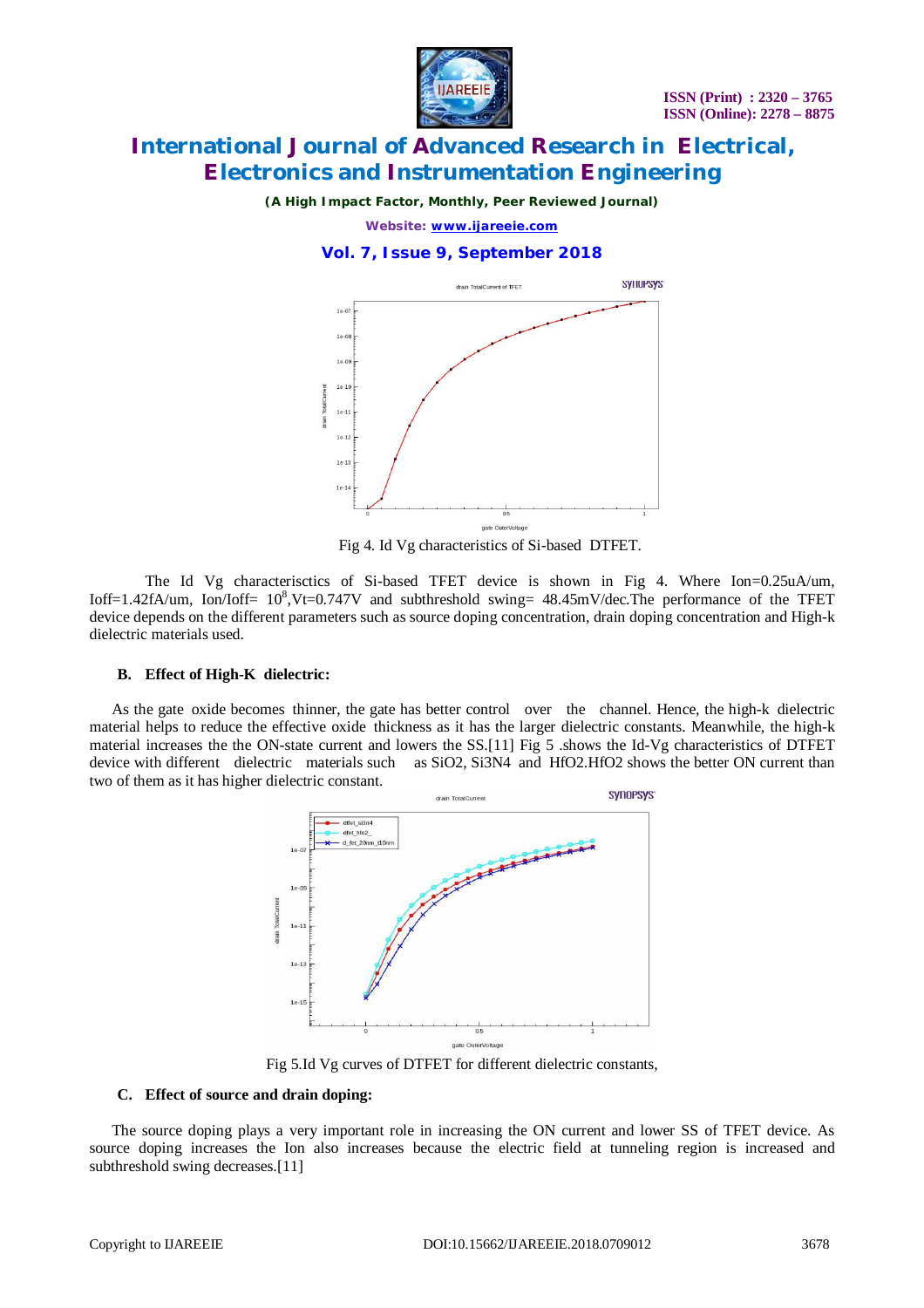

*(A High Impact Factor, Monthly, Peer Reviewed Journal)*

*Website: [www.ijareeie.com](http://www.ijareeie.com)*

#### **Vol. 7, Issue 9, September 2018**

Though the drain doping has not much effect on ON current, but lower the drain doping reduces the OFF current. If drain doping level is same as that of source doping level, then there is an undesirable condition caused which is called as ambipolar current.[10,12] To overcome this condition relatively low drain doping level must be chosen.

#### **D. InAs TFET Device:**

The InAs TFET device is constructed using the same parameters as used for Si-based TFET device. This is a homojunction TFET device as it has InAs material in all source, gate and drain.To boost the ON current of the device the lower band gap materials can be used instead of Si-based TFET device. The lower band gap material such as InAs is used for Source, drain and channel which increases the tunneling hence, the ON current and subthreshold swing of TFET device is improved.

The Fig 6 shows Id Vg characteristics of InAs based DTFET device where Ion=0.128mA/um, Ioff=8.24e-10A/um. Table 2. Shows comparative results of Si-based TFET and InAs TFET device.

|                      | Si-based TFET     | <b>InAs TFET</b> |
|----------------------|-------------------|------------------|
| lon                  | $0.256$ u $A$ /um | 0.128mA/um       |
| Inf                  | 1.425fA/um        | 8.24e-10Aum      |
| lon/loff             | 10 <sup>8</sup>   | 10 $\degree$     |
| Vt                   | 0.747V            | 0.684V           |
| Subtreshold<br>swing | 48.457mV/dec      | 42.16mV/dec      |

Table 2. Comparison of results of Si-based TFET and InAs TFET.<br>SYNOPSYS drain TotalCurrent



Fig 6. Id Vg Characteristics of InAs TFET device.

The InAs TFET device shows the improved ON current and subthreshold swing as compared to Si-based TFET. As the InAs material has lower energy band gap (0.45eV) as compared to silicon (1.1eV).This shows the significant improvement in subthreshold swing value of 42.16mV/dec.Hence this device configuration has promising performance which is idle candidate for low power high performance applications. The Fig 7. shows the combined curve of Si-based TFET device and InAs TFET device.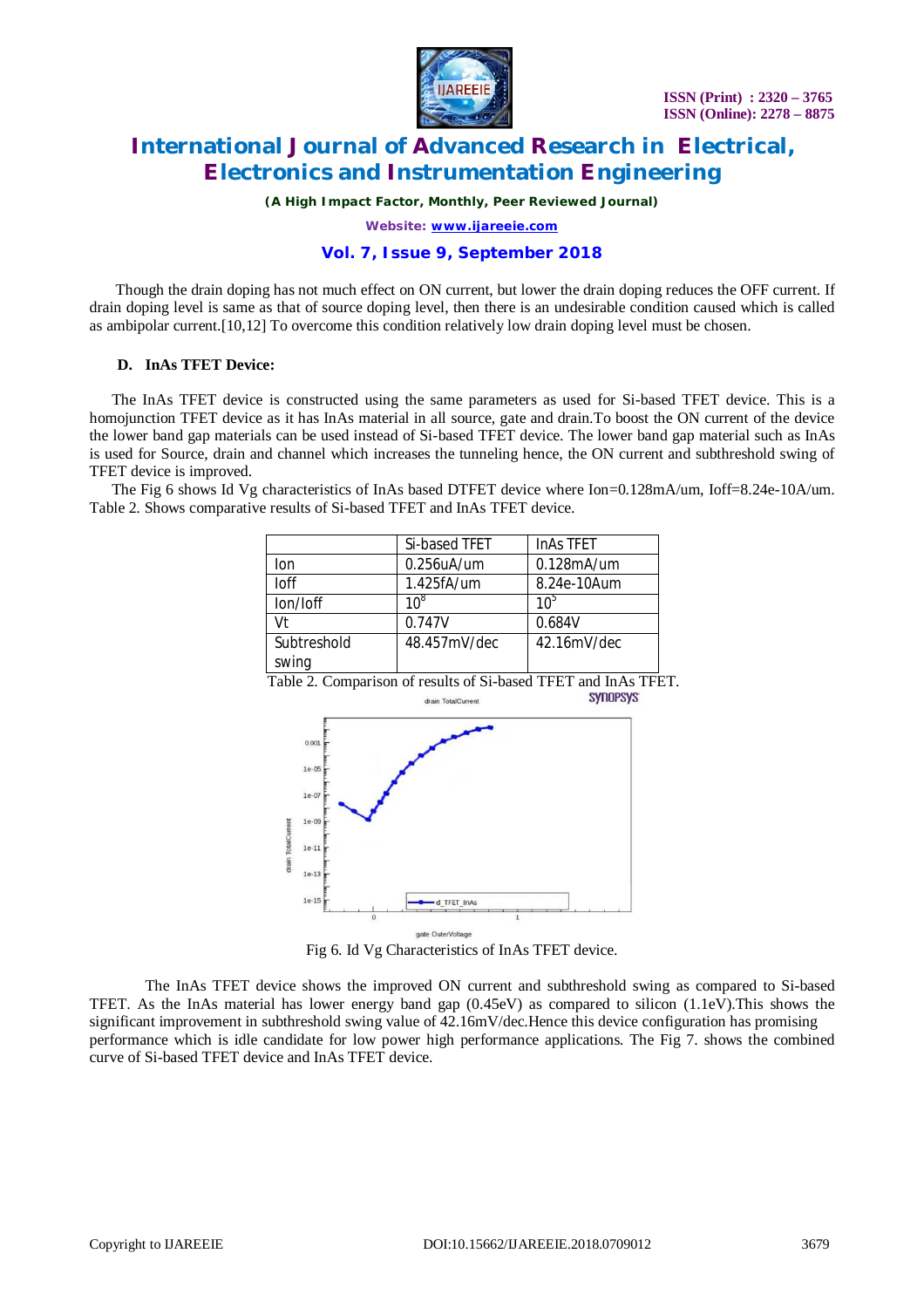

*(A High Impact Factor, Monthly, Peer Reviewed Journal)*

*Website: [www.ijareeie.com](http://www.ijareeie.com)*

#### **Vol. 7, Issue 9, September 2018**



gate OuterVoltage

Fig 7. Combined curve for both Si-based TFET and InAs TFET configuration.

#### **V.CONCLUSION**

This paper investigate the device performance of the two different configuration i.e. Si-based TFET and InAs TFET device. According to the experimental results conducted InAs TFET device configuration shows the best performance on subthreshold swing as it can achieve the value of 42.16mV/dec and ON current as compared to Sibased TFET device. The TFET device shows tremendous improvement to become potential candidate to replace MOSFET for low power high performance applications.

#### **REFERENCES**

- [1] K. Boucart and A. M. Ionescu, "Length scaling of the double gate tunnel FET with a high-k gate dielectric", *Solid-State Electronics,* vol. 51, pp.1500-1507, 2007.
- [2] W. Y. Choi, B.-G. Park, J. D. Lee, and T.-J. K. Liu, "Tunneling fieldeffect transistors (TFETs) with subthreshold swing (SS) less than 60 mV/dec," *IEEE Electron Device Letters,* vol. 28, pp. 743-745, 2007.
- [3] A. C. Seabaugh, and Q. Zhang, "Low-Voltage Tunnel Transistors for Beyond CMOS Logic," *Proceedings of the IEEE*, vol. 98, no. 12, pp. 2095-2110, Dec. 2010.
- [4] J. Madan and R. Chaujar, "Interfacial Charge Analysis of Heterogeneous Gate Dielectric-Gate All Around-Tunnel FET for Improved Device Reliability," *IEEE Transactions on Device and Materials Reliability,*vol. 16, pp. 227-234, 2016.
- [5] J.Madan and R. Chaujar,"Gate Drain Underlapped-PNIN-GAA-TFET for Comprehensively Upgraded Analog/RF Performance", *Superlattices and Microstructures,* vol. 102, pp. 17-26, 2// 2017.
- [6] J.Madan and R. Chaujar, "Numerical Simulation of N+ Source Pocket PIN-GAA-Tunnel FET: Impact of Interface Trap Charges and Temperature", *IEEE Transactions on Electron Devices,* vol. 64, pp. 1482-1488, 2017.
- [7] Y. Khatami and K. Banerjee, "Steep subthreshold slope n-and p-type tunnel-FET devices for low-power and energy-efficient digital circuits", *IEEE Transactions on Electron Devices,* vol. 56, pp. 2752-2761, 2009.
- [8] Z, Qin, W. Zhao, and A. Seabaugh, "Low-subthreshold swing tunnel transistors," *IEEE Electron Device Letters.,*vol. 2, no. 4, pp. 297-300, Apr. 2006
- [9] M. K. Z. Ansari, S. Ahish, D. Sharma, M. H. Vasantha, and YB Nithin Kumar, "Performance analysis of a novel hetero-junction tunnel FET based SRAM at 0.3 V supply voltage," *IEEE Technology Symposium (TechSym),* pp.224-228, Sep. 2016.
- [10] C. Anghel, Hraziia, A. Gupta, A. Amara and A. Vladimirescu, "30-nm Tunnel Tunnel FET With Improved
- Performance and Reduced Ambipolar Current," *IEEE Trans. on Electron Devices*, vol. 58, no. 6, pp. 1649-1654,Jun. 2011. [11] K. Boucart, and A. M. Ionescu,"Double-Gate Tunnel FET With High-k Gate Dielectric," *IEEE Trans. on Electron Devices,* vol. 54, no. 7,pp. 1725-1733, Jul. 2007.
- [12] Ahmed Shaker, Mona El Sabbagh, and Mohammed M. El-Banna, "Influence of Drain Doping Engineering on the Ambipolar Conduction and High-Frequency Performance of TFETs", *IEEE Transactions on Electron Devices*, VOL. 64, NO. 9, SEPTEMBER 2017.
- [13] Li Ying, Bu Jianhui, Luo Jiajun, Han Zhengsheng, **"**Analysis and optimization ofTunneling-FET based on Sol", 978-1-4673-9719-3/16/\$31.00 ©2016 IEEE.